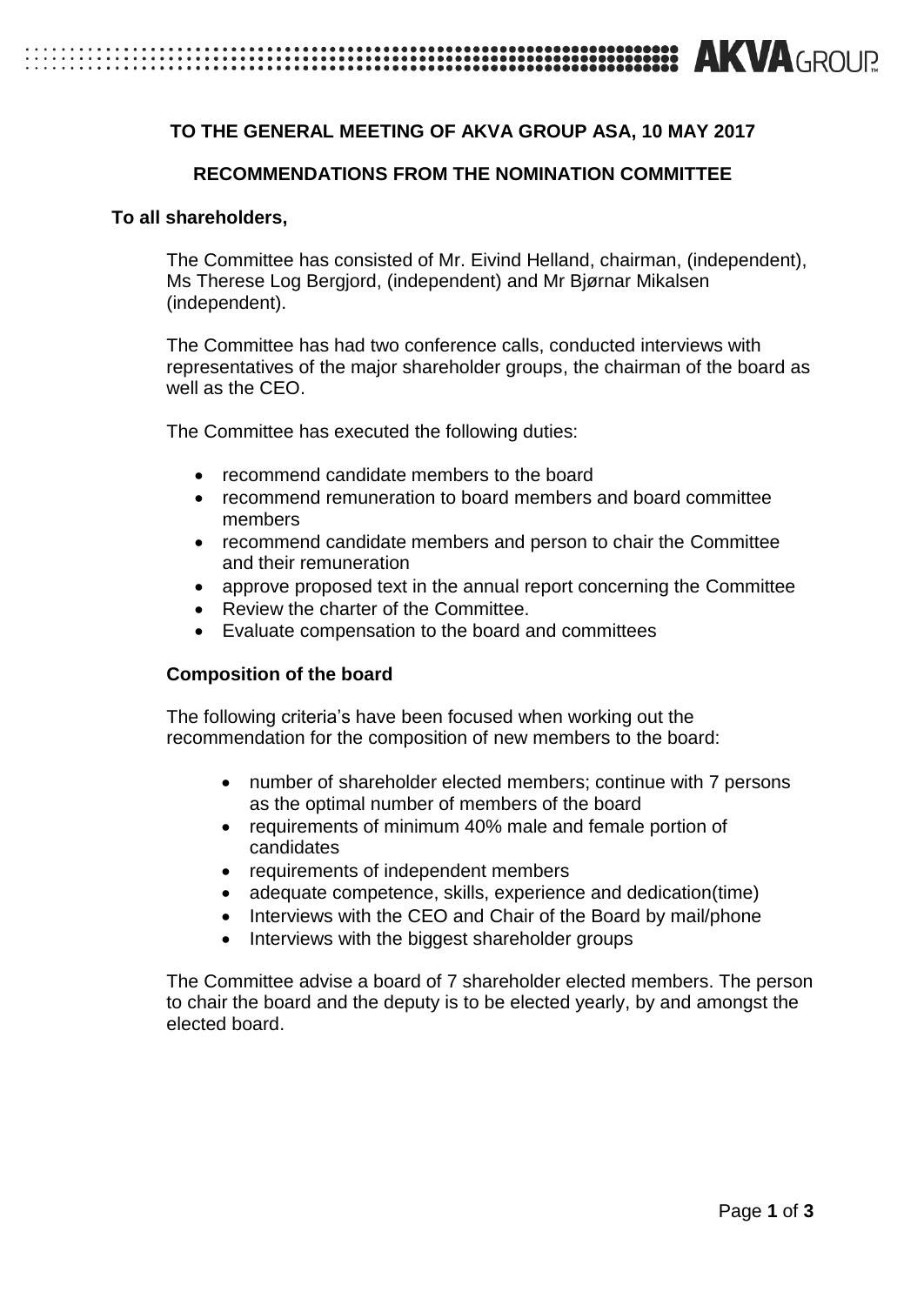# **EXAGROUR SECTION CONTROLLER CONTROLLER CONTROLLER CONTROLLER CONTROLLER CONTROLLER CONTROLLER CONTROLLER CONTROLLER CONTROLLER CONTROLLER CONTROLLER CONTROLLER CONTROLLER CONTROLLER CONTROLLER CONTROLLER CONTROLLER CONTRO**

The Committee's recommendation for board composition is as follows:

- Ms. Anne Breiby (elected to 2018)
- Mr. Hans Kristian Mong (elected to 2018)
- Ms. Evy Vikene Kallelid (elected to 2018)
- Mr. Frode Teigen (elected to 2018)
- Mr. Nils Viga(elected to 2018)
- Ms Aino Olaisen (elected to 2018)
- Mr. Anthony James (elected to 2018)

Mr Mong is CEO of Egersund Group as, one of AKVA group's major shareholders. He has an extensive career from several positions and companies to the fishing and fish farming industry.

Ms Breiby works as an independent consultant and has a degree in fish biology from the University of Tromsø, a political career as amongst other deputy minister of Industry and Energy, and serves as Board Director in numerous companies.

Ms Kallelid is currently working as part of the management at Skretting. She has extensive knowledge of the fish farming industry from her career in Skretting and Nutreco, holding different management positions.

Mr Viga is currently working with development projects in his family business, but has a degree in aquaculture and has held management positions in Marine Harvest and Hydro Seafood amongst others. His contributions have mainly been in operations.

Mr Teigen is a major shareholder in Egersund Group. Mr Teigen has a career as an investor, also from emerging markets.

Ms Olaisen is the main shareholder of Vigner Olaisen the majority shareholder of the salmon farming company Nova Sea. She holds a degree within fish biology from University of Tromsø and extensive experience from positions within the fish farming industry and its organizations. Ms Olaisen has previously been serving as a member of the board in AKVA group ASA for two years.

Mr James is the Chief Investment Officer in Wheatsheaf Investments from Grosvenor. Prior to Grosvenor, Mr James was Head of Energy & Natural Resources M&A at KPMG Corporate Finance where he led a wide range of acquisition, disposal and other strategic advisory assignments across the sector. His previous roles have included senior finance and corporate development positions at Philips Electronics, both in the Netherlands and China.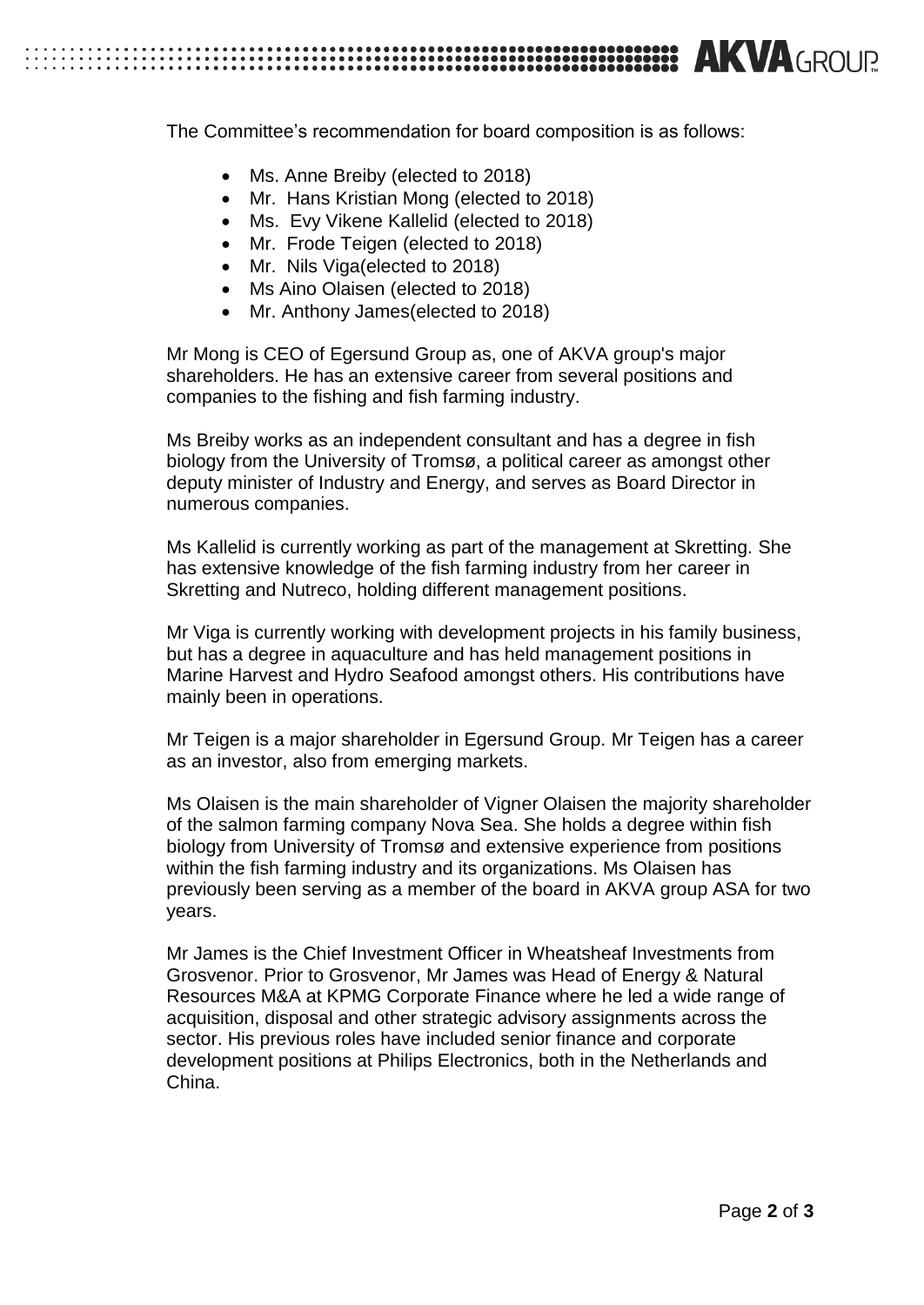The Committee has examined the skills and competence represented in the board and with each candidate.

#### **Remuneration to the board members**

The compensation given to the members should differ so that the chair person should have a higher compensation than ordinary members. The deputy chairperson is proposed to receive NOK 27.500 more than an ordinary member as the work load is the same, but responsibility may increase. The members of board committees should be remunerated separately. A different compensation should be fixed for the employee appointed members. The Committee recommends to continue with the follows rates:

| Chair                                                    | NOK 275.000                 |
|----------------------------------------------------------|-----------------------------|
| Deputy Chair                                             | NOK 165.000                 |
| Member                                                   | NOK 137.500                 |
| Board Committee all members                              | NOK 5.500 per meeting       |
| Chair Compensation Committee NOK 12.000 fixed yearly fee |                             |
| <b>Chair Audit Committee</b>                             | NOK 22.000 fixed yearly fee |
|                                                          |                             |
| Employee elected member                                  | NOK 33.000                  |

The Committee has evaluated these rates to be sufficiently competitive to attract qualified candidates.

#### **Nomination committee elections**

The nomination committee suggest following persons as candidates for the commitee: Mr Eivind Helland as Chair (2 years), Mr. Bjørnar Mikalsen (2years) and Ingvald Fardal (2 years).

#### **Remuneration to nomination committee members**

Each member of the Committee is proposed to receive a yearly compensation of NOK 13.000, and the chair NOK 25.000.

#### **Nomination committee section of the corporate governance chapter in the annual report**

The suggested text for the Committee section of the corporate governance chapter in the annual report was approved.

#### **The charter for the nomination committee**

The charter for the Committee has been reviewed by the same Committee. The Committee recommends the current charter to be approved.